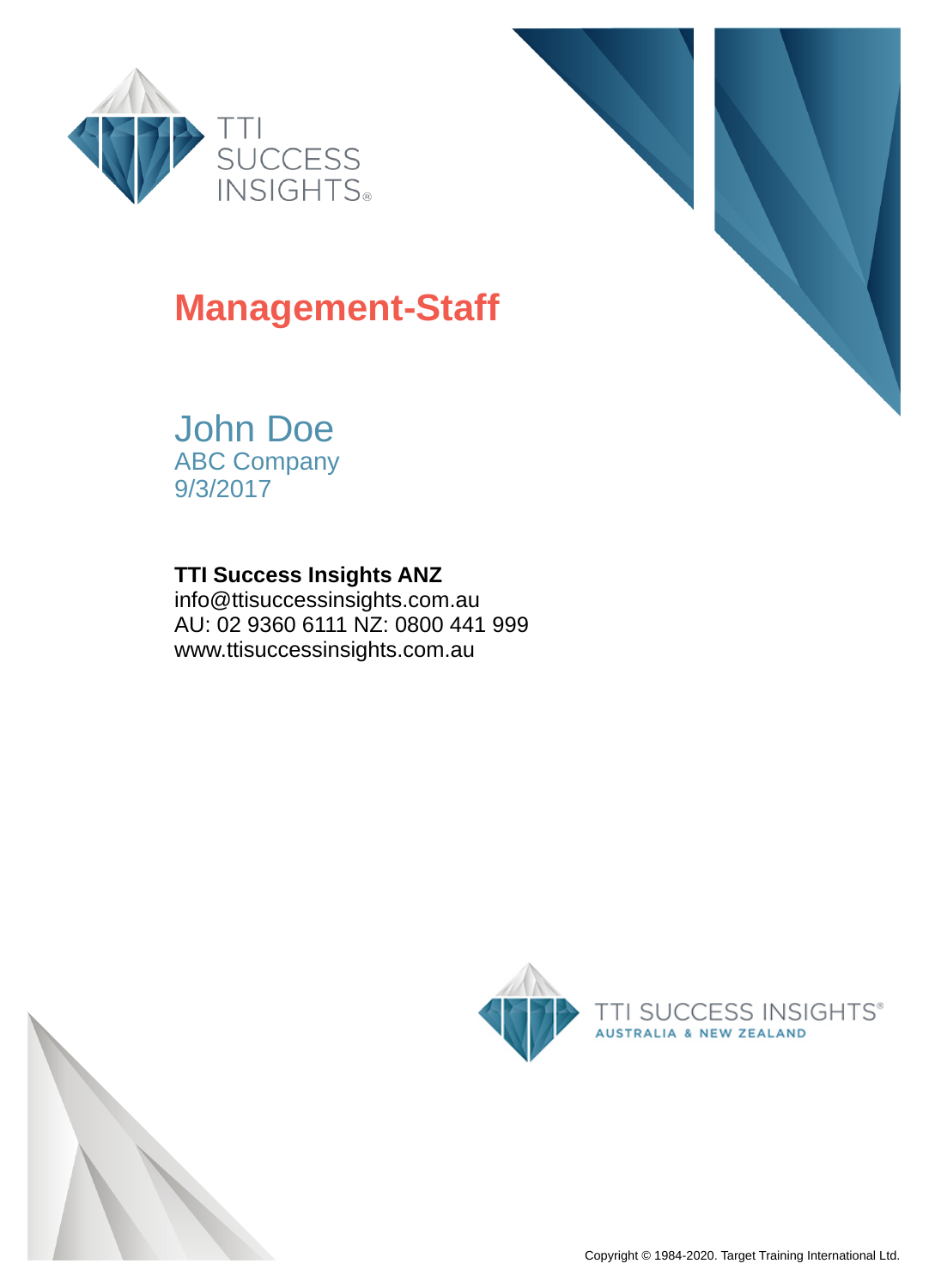

# Table of Contents

| 6   |
|-----|
|     |
| 8   |
| 9   |
|     |
| 11  |
| -12 |
| 13  |
| 15  |
| 16  |
| 17  |
| 18  |
| 19  |
| 20  |
| 22  |
| 23  |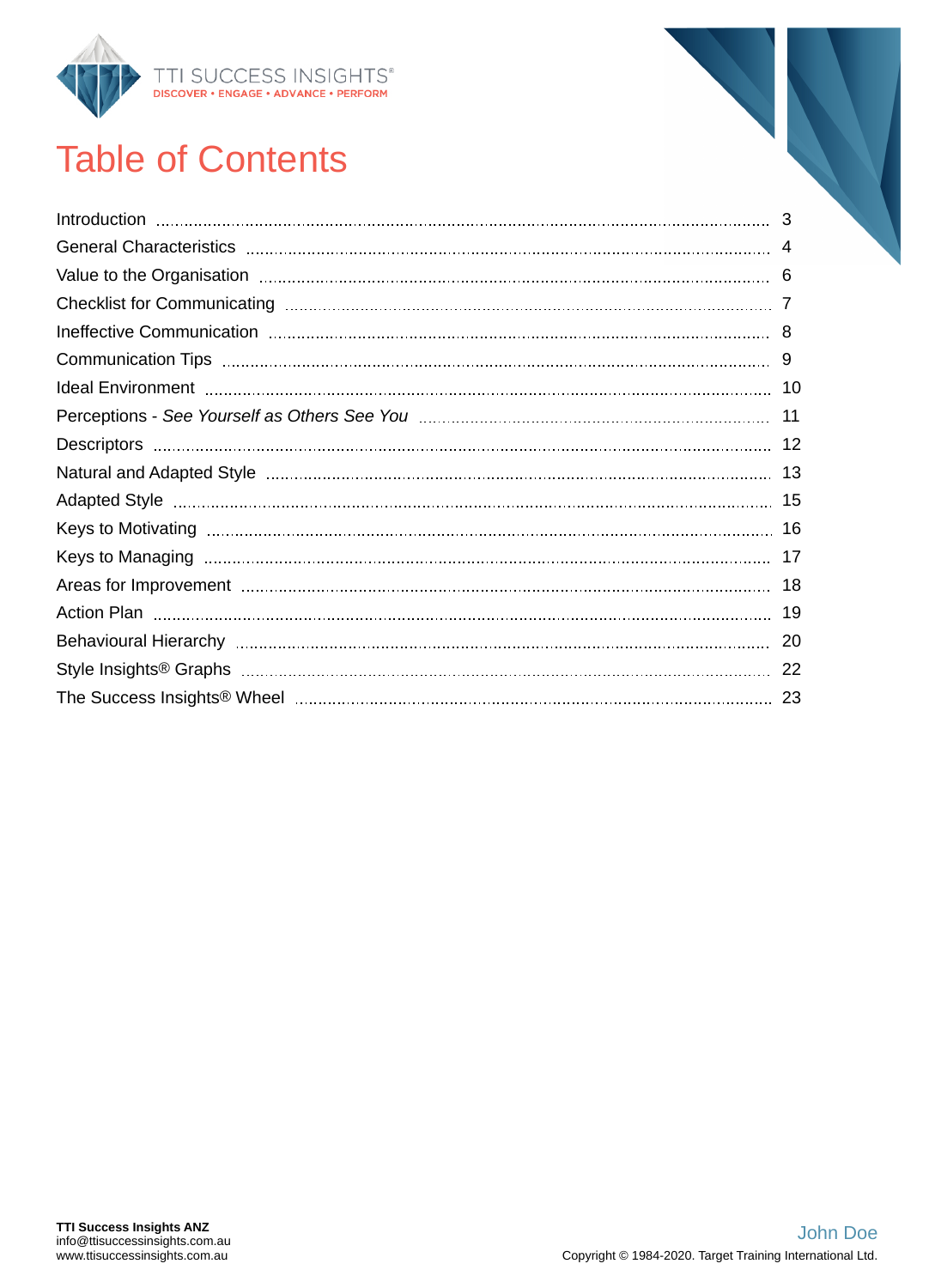<span id="page-2-0"></span>



## Introduction

#### **Behavioural research suggests that the most effective people are those who understand themselves, both their strengths and weaknesses, so they can develop strategies to meet the demands of their environment.**

A person's behaviour is a necessary and integral part of who they are. In other words, much of our behaviour comes from "nature" (inherent), and much comes from "nurture" (our upbringing). It is the universal language of "how we act," or our observable human behaviour.

#### **In this report we are measuring four dimensions of normal behaviour. They are:**

- How you respond to problems and challenges.  $\bullet$
- How you influence others to your point of view.  $\bullet$
- How you respond to the pace of the environment.
- How you respond to rules and procedures set by others.

This report analyses behavioural style; that is, a person's manner of doing things. Is the report 100% true? Yes, no and maybe. We are only measuring behaviour. We only report statements from areas of behaviour in which tendencies are shown. To improve accuracy, feel free to make notes or edit the report regarding any statement from the report that may or may not apply, but only after checking with friends or colleagues to see if they agree.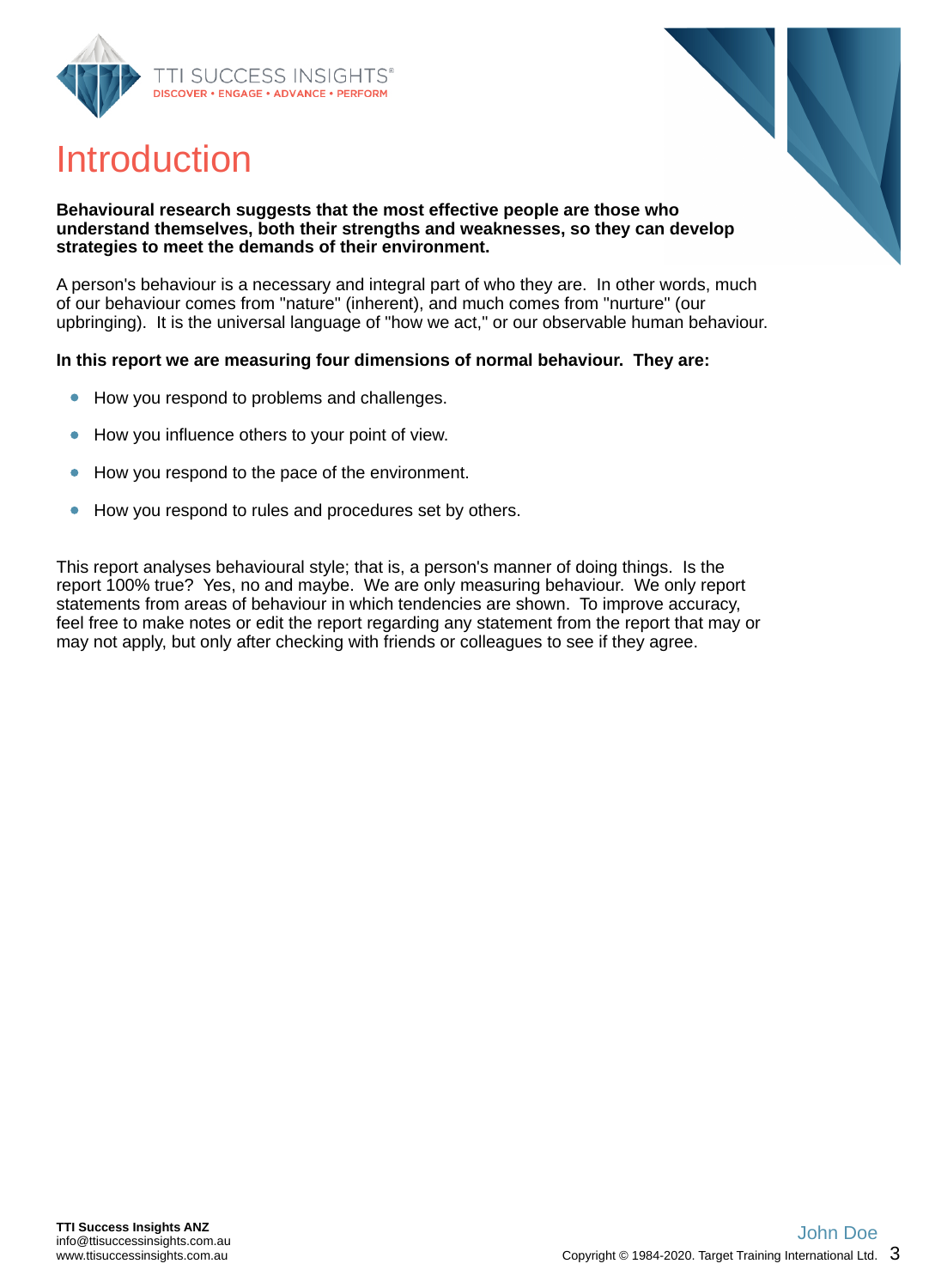<span id="page-3-0"></span>

## General Characteristics

*Based on John's responses, the report has selected general statements to provide a broad understanding of his work style. These statements identify the basic natural behaviour that he brings to the job. That is, if left on his own, these statements identify HOW HE WOULD CHOOSE TO DO THE JOB. Use the general characteristics to gain a better understanding of John's natural behaviour.*

John embraces visions not always seen by others. John's creative mind allows him to see the "big picture." He can be aggressive and direct, but still be considerate of people. Other people realise that directness is one of his great strengths. He is often considered daring, bold and gutsy. He is a risk taker who likes to be seen as an individualist. He may be so self-confident that others see him as arrogant. This confidence may be something others wish they had. John is goal-oriented and driven by results. He is the team member who will try to keep the others on task. He is a self-starter who likes new projects and is most comfortable when involved with a wide scope of activities. He prefers an environment with variety and change. He is at his best when many projects are underway at once. He likes to be forceful and direct when dealing with others. His desire for results is readily apparent to the people with whom he works. John wants to be viewed as self-reliant and willing to pay the price for success. He wants to be seen as a winner and has an inherent dislike for losing or failing. He tends to work hard and long to be successful.

John should realise that at times he needs to think a project through, beginning to end, before starting the project. He prefers authority equal to his responsibility. Sometimes he becomes emotionally involved in the decision-making process. He has the unique ability of tackling tough problems and following them through to a satisfactory conclusion. John is decisive and prefers to work for a decisive manager. He can experience stress if his manager does not possess similar traits. Many people see his decisions as high-risk decisions. However, after the decision is made, he tends to work hard for a successful outcome. He likes to make decisions quickly. Sometimes he may be so opinionated about a particular problem that he has difficulty letting others participate in the process.

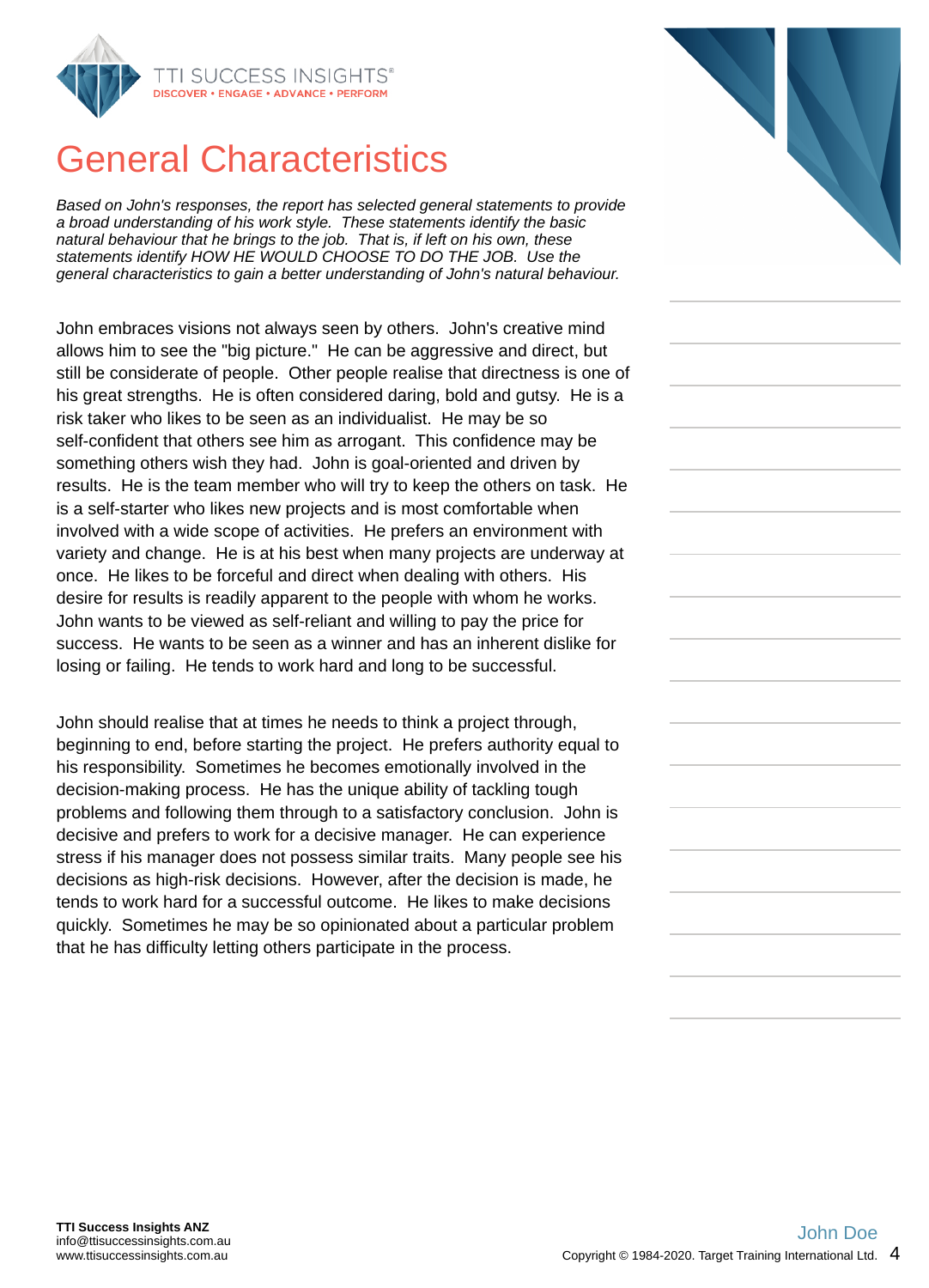

## **General Characteristics Continued**

John may sometimes mask his feelings in friendly terms. If pressured, John's true feelings may emerge. His creative and active mind may hinder his ability to communicate to others effectively. He may present the information in a form that cannot be easily understood by some people. He likes people who present their case effectively. When they do, he can then make a quicker assessment or decision. He may lack the patience to listen and communicate with slower acting people. John may lose interest in what others are saying if they ramble or do not speak to the point. His active mind is already moving ahead. He should exhibit more patience and ask questions to make sure that others have understood what he has said. He challenges people who volunteer their opinions. He likes people who give him options as compared to their opinions. The options may help him make decisions, and he values his own opinion over that of others!

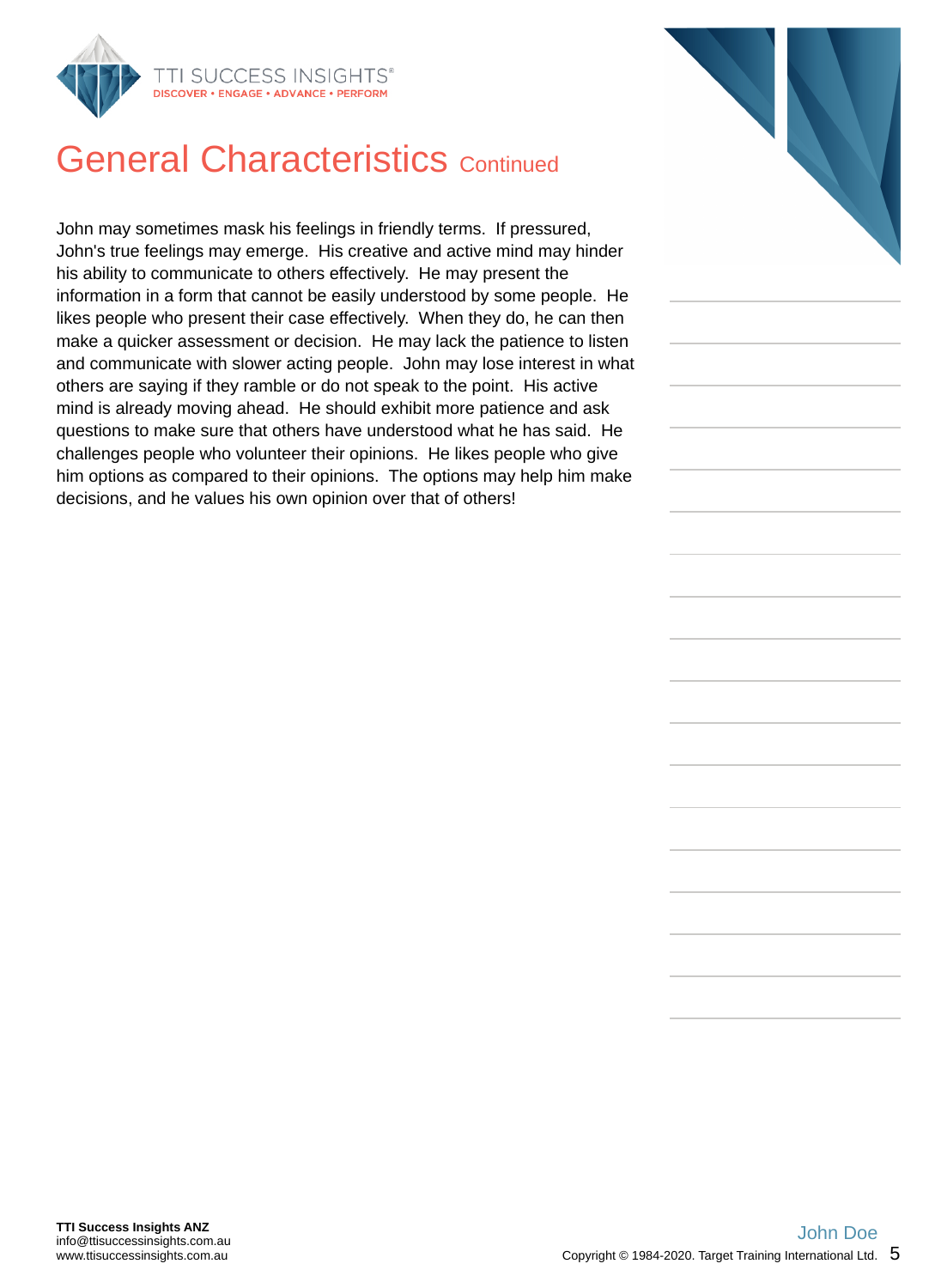<span id="page-5-0"></span>

# Value to the Organisation

*This section of the report identifies the specific talents and behaviour John brings to the job. By looking at these statements, one can identify his role in the organisation. The organisation can then develop a system to capitalise on his particular value and make him an integral part of the team.*

- Team player.  $\bullet$
- $\bullet$ Will join organisations to represent the company.
- Competitive.  $\bullet$
- Initiates activity.  $\bullet$
- ä Self-starter.
- Optimistic and enthusiastic.  $\bullet$
- Thinks big.  $\bullet$
- Builds confidence in others.  $\bullet$
- $\bullet$ Tenacious.

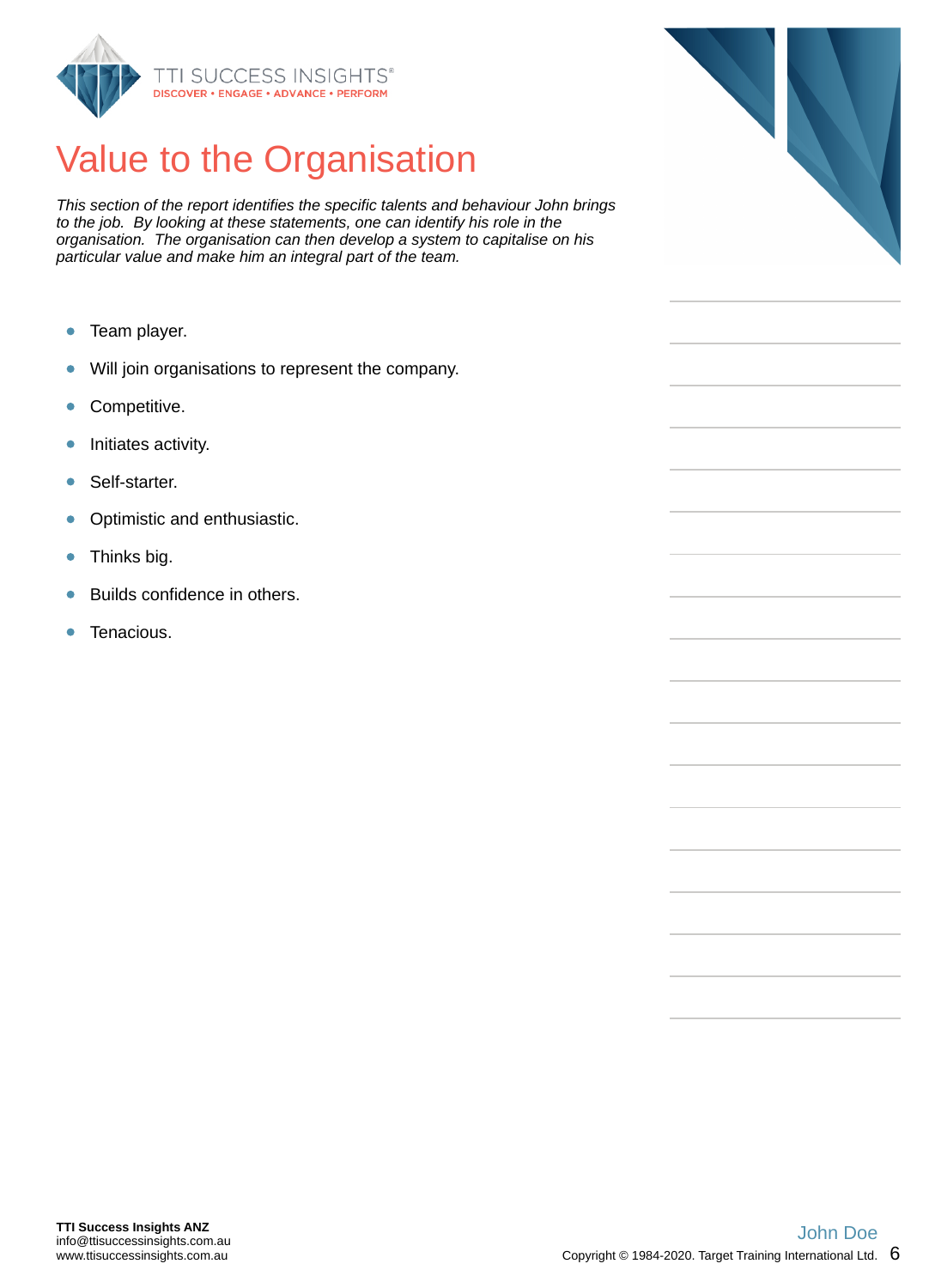<span id="page-6-0"></span>

# Checklist for Communicating

*Most people are aware of and sensitive to the ways with which they prefer to be communicated. Many people find this section to be extremely accurate and important for enhanced interpersonal communication. This page provides other people with a list of things to DO when communicating with John. Read each statement and identify the 3 or 4 statements which are most important to him. We recommend highlighting the most important "DO's" and provide a listing to those who communicate with John most frequently.*

### Ways to Communicate

- $\Box$  Plan interaction that supports his dreams and intentions.
- $\Box$  Be clear, specific, brief and to the point.
- $\Box$  Stick to business--let him decide if he wants to talk socially.
- $\Box$  Leave time for relating, socialising.
- $\Box$  Ask specific (preferably "what?") questions.
- $\Box$  Provide ideas for implementing action.
- $\Box$  Deal with details in writing, have him commit to modes of action.
- $\Box$  Provide facts and figures about probability of success, or effectiveness of options.
- $\Box$  Offer special, immediate and continuing incentives for his willingness to take risks.
- $\Box$  Read the body language for approval or disapproval.
- $\Box$  Read the body language--look for impatience or disapproval.
- $\Box$  Talk about him, his goals and the opinions he finds stimulating.

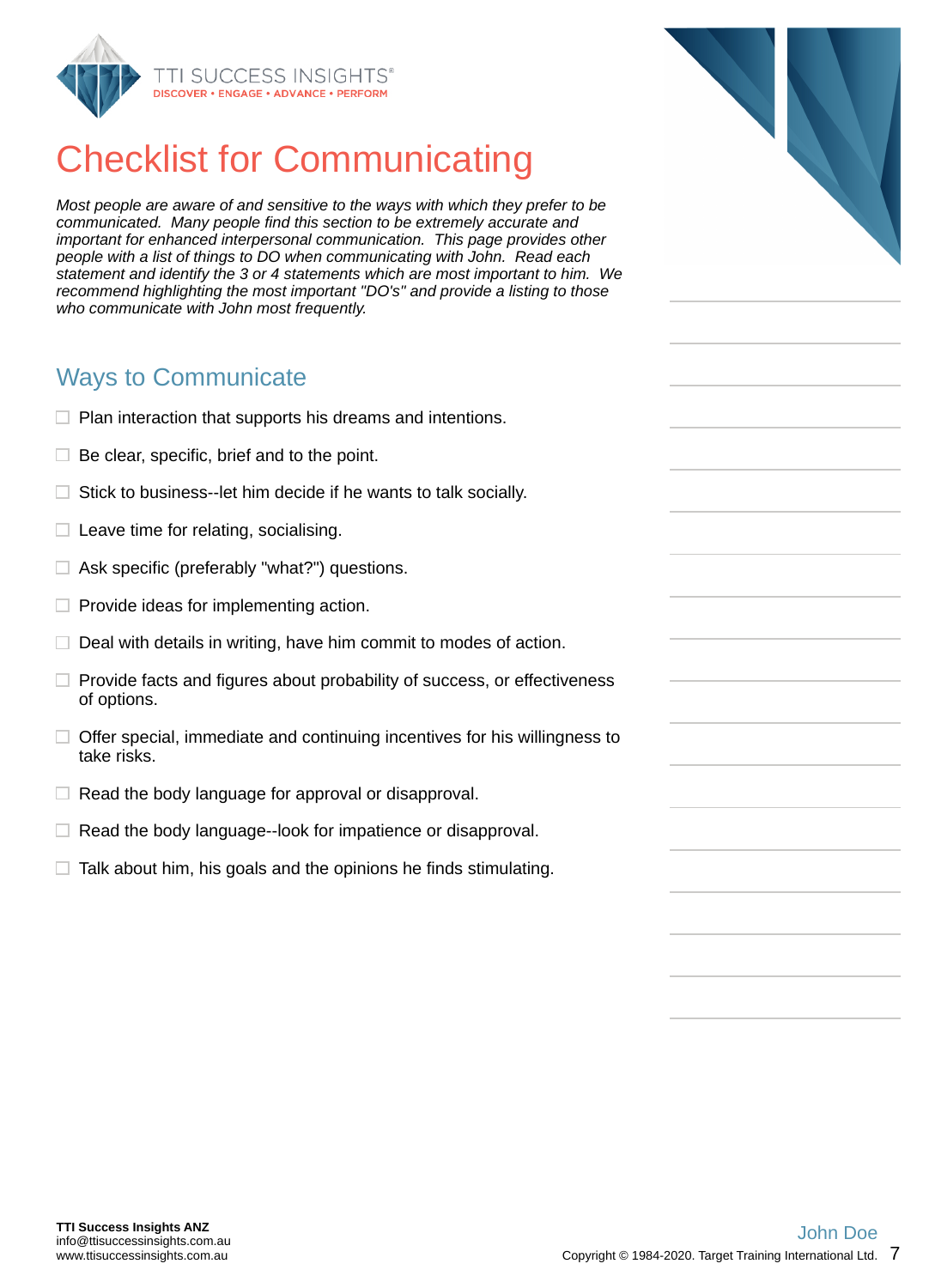<span id="page-7-0"></span>

# Ineffective Communication

*This section of the report is a list of things NOT to do while communicating with John. Review each statement with John and identify those methods of communication that result in frustration or reduced performance. By sharing this information, both parties can negotiate a communication system that is mutually agreeable.*

## Ways **NOT** to Communicate

- $\Box$  Legislate or muffle--do not overcontrol the conversation.
- $\Box$  Let disagreement reflect on him personally.
- $\Box$  Be curt, cold or tight-lipped.
- $\Box$  Take credit for his ideas.
- $\Box$  Ramble on, or waste his time.
- $\Box$  Try to build personal relationships.
- $\Box$  Forget or lose things, be disorganised or messy, confuse or distract his mind from business.
- $\Box$  Waste time trying to be impersonal, judgmental or too task-oriented.
- $\Box$  Direct or order.
- $\Box$  Be dictatorial.
- $\Box$  Be redundant.



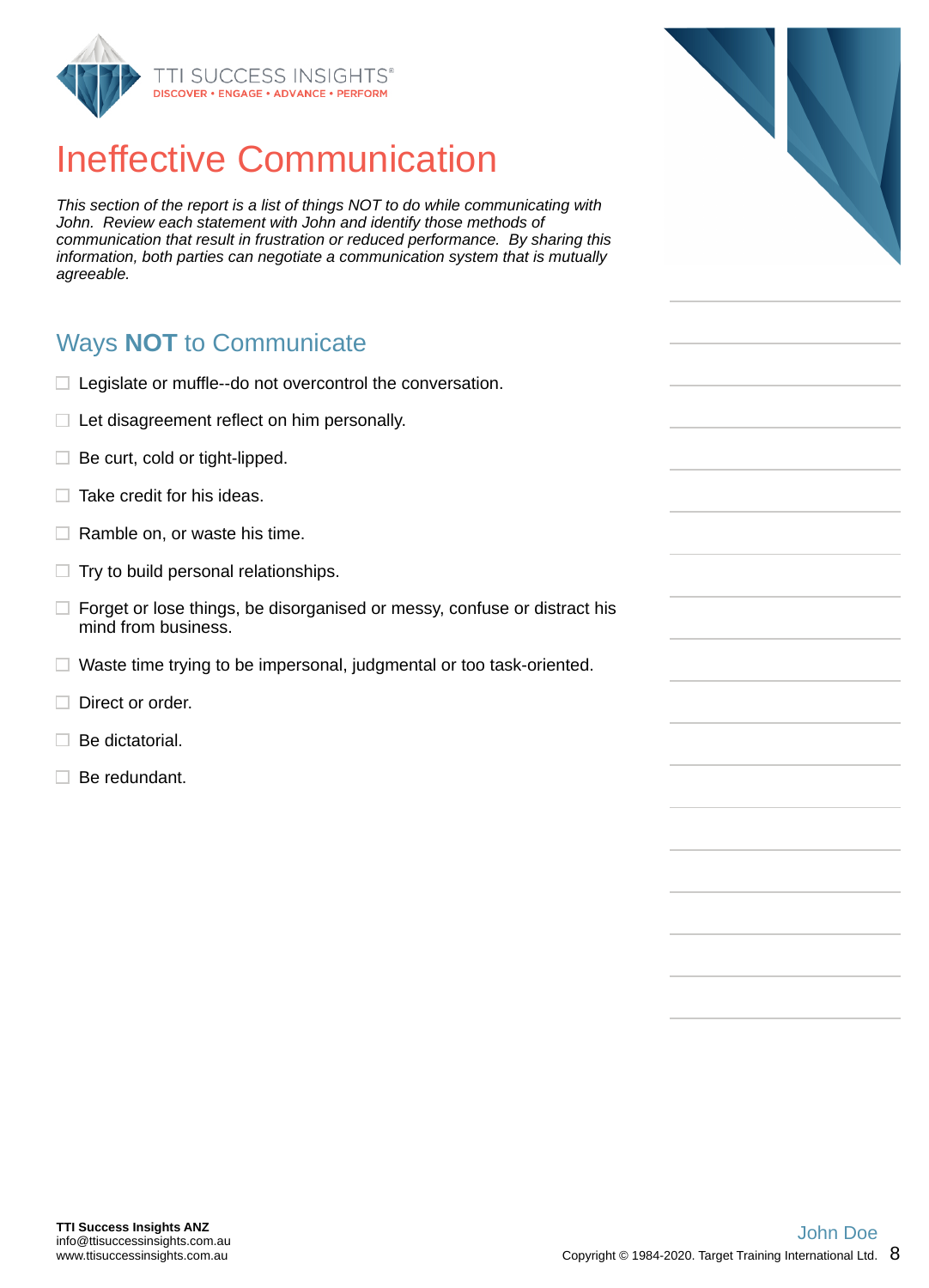<span id="page-8-0"></span>



## Communication Tips

*This section provides suggestions on methods which will improve John's communications with others. The tips include a brief description of typical people with whom he may interact. By adapting to the communication style desired by other people, John will become more effective in his communications with them. He may have to practice some flexibility in varying his communication style with others who may be different from himself. This flexibility and the ability to interpret the needs of others is the mark of a superior communicator.*

#### **When communicating with a person who is ambitious, forceful, decisive, strong-willed, independent and goal-oriented:** Be clear, specific, brief and to the point. • Stick to business. • Be prepared with support material in a well-organised "package." **Factors that will create tension or dissatisfaction:** • Talking about things that are not relevant to the issue. Leaving loopholes or cloudy issues. Appearing disorganised. **When communicating with a person who is magnetic, enthusiastic, friendly, demonstrative and political:** • Provide a warm and friendly environment. Do not deal with a lot of details (put them in writing). Ask "feeling" questions to draw their opinions or comments. **Factors that will create tension or dissatisfaction:** ● Being curt, cold or tight-lipped. • Controlling the conversation. Driving on facts and figures, alternatives, abstractions. **When communicating with a person who is patient, predictable, reliable, steady, relaxed and modest:** Begin with a personal comment--break the ice. • Present your case softly, nonthreateningly. Ask "how?" questions to draw their opinions. **Factors that will create tension or dissatisfaction:** • Rushing headlong into business. • Being domineering or demanding. Forcing them to respond quickly to your objectives. **When communicating with a person who is dependent, neat, conservative, perfectionist, careful and compliant:** • Prepare your "case" in advance. • Stick to business. Be accurate and realistic. **Factors that will create tension or dissatisfaction:** Being giddy, casual, informal, loud. • Pushing too hard or being unrealistic with deadlines. Being disorganised or messy.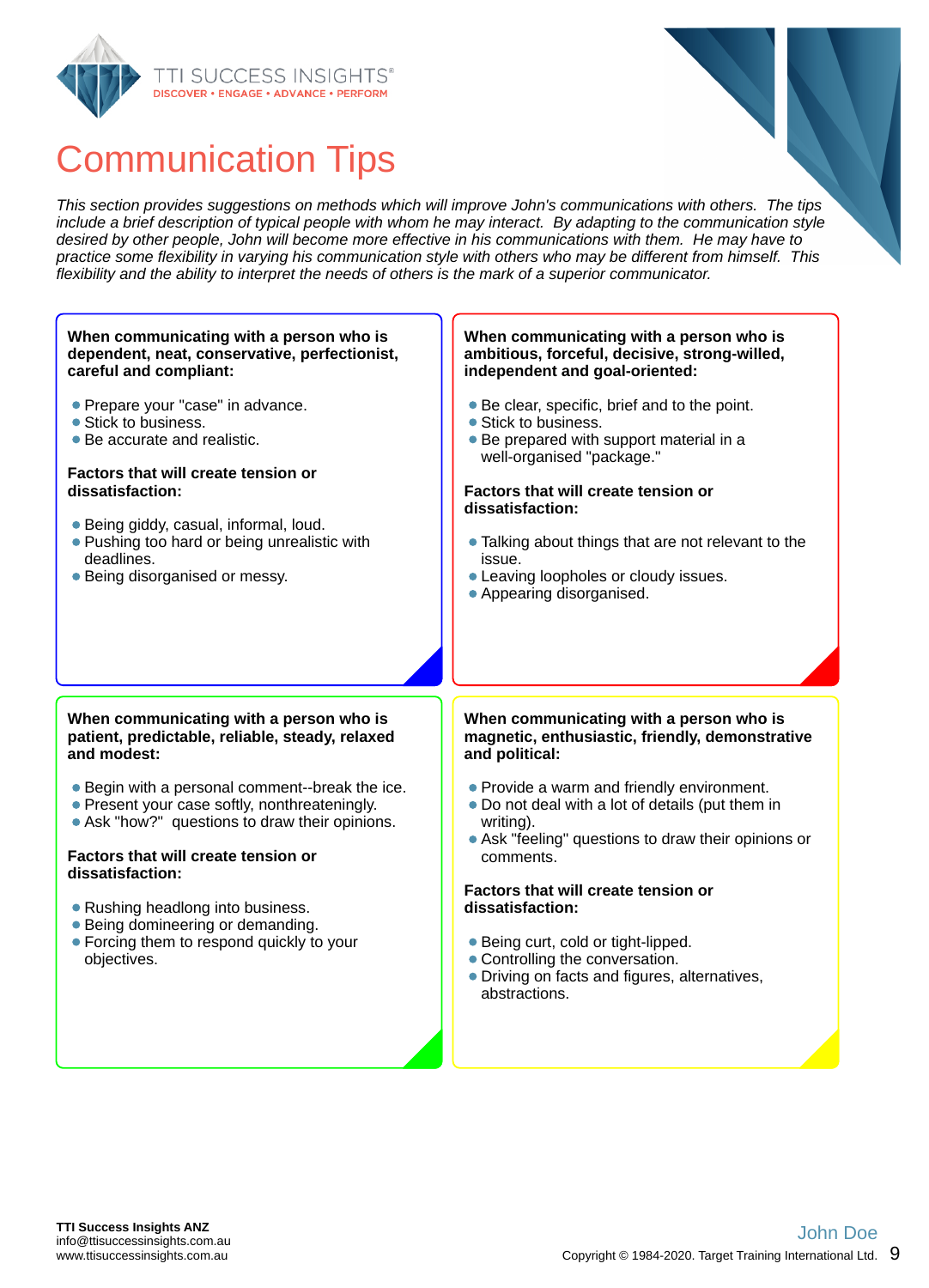<span id="page-9-0"></span>

## Ideal Environment

*This section identifies the ideal work environment based on John's basic style. People with limited flexibility will find themselves uncomfortable working in any job not described in this section. People with flexibility use intelligence to modify their behaviour and can be comfortable in many environments. Use this section to identify specific duties and responsibilities that John enjoys and also those that create frustration.*

- An innovative and futuristic-oriented environment.  $\bullet$
- Freedom from controls, supervision and details.  $\bullet$
- Tasks involving motivated groups and establishing a network of  $\bullet$ contacts.
- Assignments with a high degree of people contacts.  $\bullet$
- Nonroutine work with challenge and opportunity.  $\bullet$
- ŏ Work tasks that change from time to time.
- Freedom of movement.
- ŏ Forum to express ideas and viewpoints.

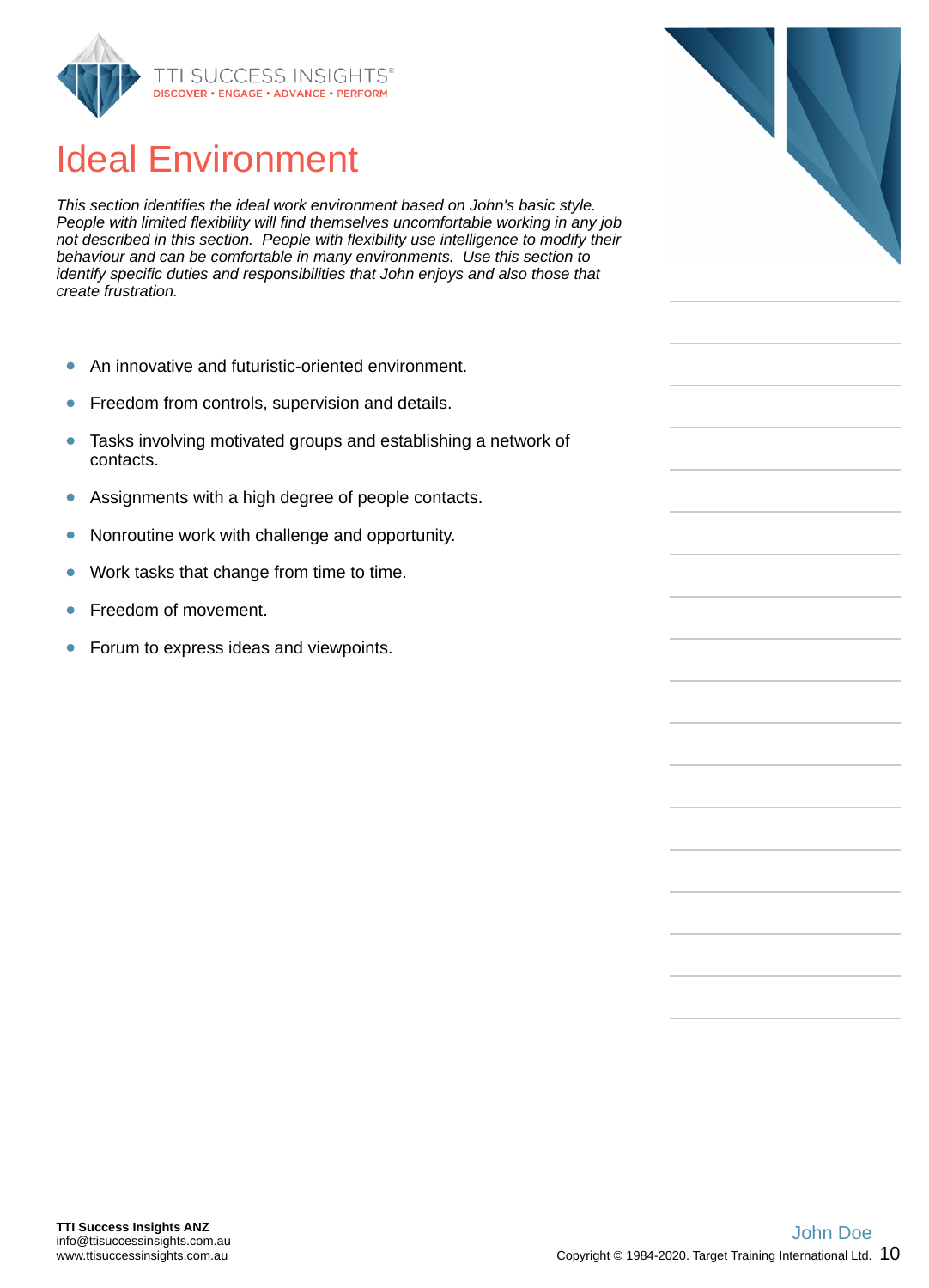<span id="page-10-0"></span>

## **Perceptions** See Yourself as Others See You

*A person's behaviour and feelings may be quickly telegraphed to others. This section provides additional information on John's self-perception and how, under certain conditions, others may perceive his behaviour. Understanding this section will empower John to project the image that will allow him to control the situation.*

## Self-Perception

*John usually sees himself as being:*

- Pioneering **Assertive** 
	-
- Competitive **Confident** 
	-
- Positive **Winner** 
	-

#### Others' Perception - Moderate

*Under moderate pressure, tension, stress or fatigue, others may see him as being:*

- Demanding **Daring Communist Communist Communist Communist Communist Communist Communist Communist Communist Communist Communist Communist Communist Communist Communist Communist Communist Communist Communist Communist Co** 
	-
- Egotistical **Aggressive** Aggressive
- 

## Others' Perception - Extreme

*Under extreme pressure, stress or fatigue, others may see him as being:*

- Abrasive **Controlling**
- 
- 
- Arbitrary **Opinionated Opinionated**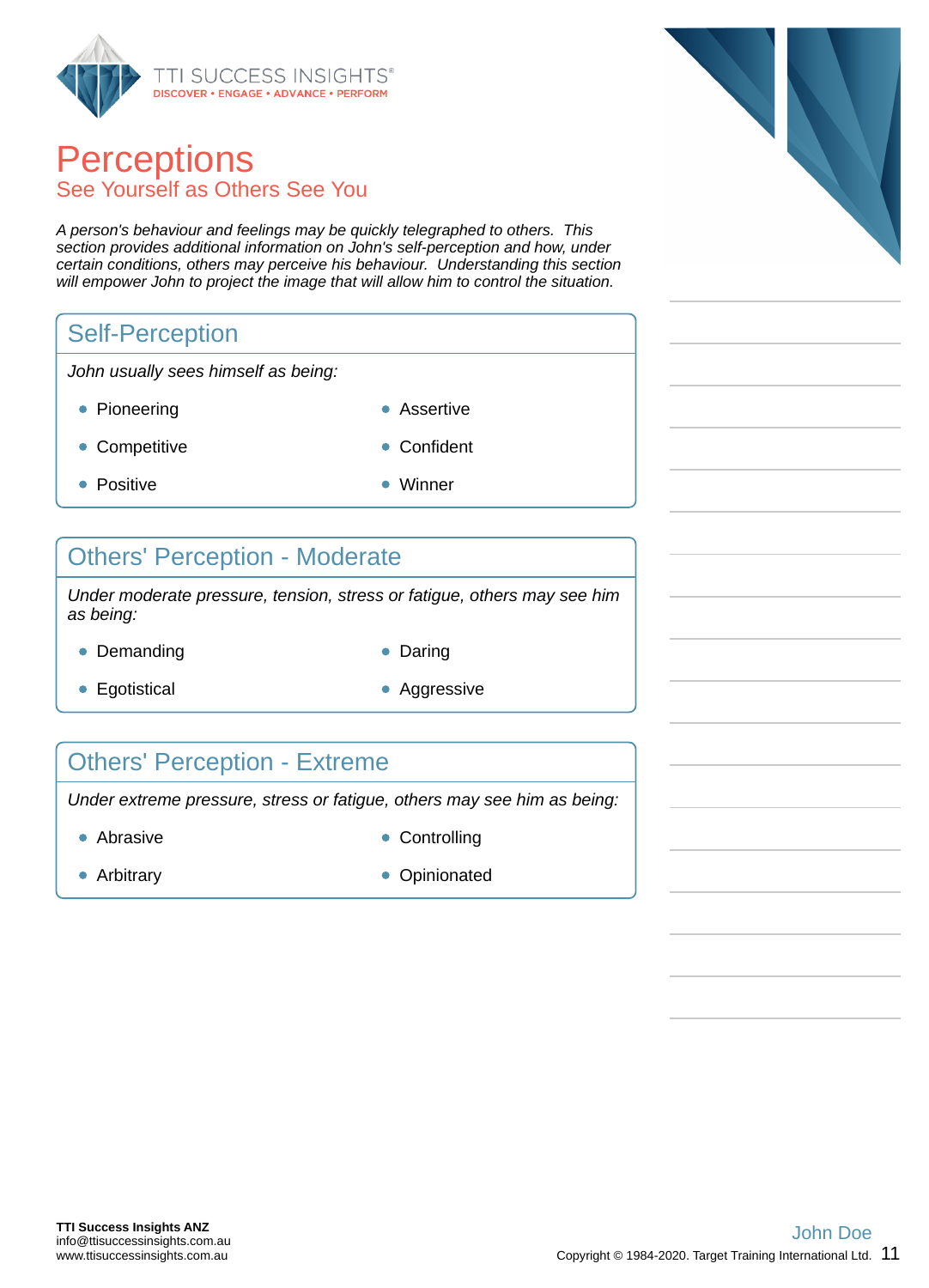<span id="page-11-0"></span>

## **Descriptors**

*Based on John's responses, the report has marked those words that describe his personal behaviour. They describe how he solves problems and meets challenges, influences people, responds to the pace of the environment and how he responds to rules and procedures set by others.*

| <b>Driving</b>       | Inspiring          | Relaxed                  | Cautious                 |
|----------------------|--------------------|--------------------------|--------------------------|
| <b>Ambitious</b>     | <b>Magnetic</b>    | Passive                  | Careful                  |
| Pioneering           | Enthusiastic       | Patient                  | Exacting                 |
| <b>Strong-Willed</b> | Persuasive         | Possessive               | Systematic               |
| <b>Determined</b>    | Convincing         | Predictable              | Accurate                 |
| Competitive          | <b>Poised</b>      | Consistent               | Open-Minded              |
| <b>Decisive</b>      | Optimistic         | Steady                   | <b>Balanced Judgment</b> |
| Venturesome          | <b>Trusting</b>    | <b>Stable</b>            | Diplomatic               |
|                      |                    |                          |                          |
|                      |                    |                          |                          |
| <b>Dominance</b>     | <b>Influencing</b> | <b>Steadiness</b>        | <b>Compliance</b>        |
|                      |                    |                          |                          |
| Calculating          | Reflective         | <b>Mobile</b>            | Firm                     |
| Cooperative          | Factual            | <b>Active</b>            | Independent              |
| Hesitant             | Calculating        | <b>Restless</b>          | Self-Willed              |
| Cautious             | Sceptical          | Impatient                | <b>Obstinate</b>         |
| Agreeable            | Logical            | <b>Pressure-Oriented</b> | <b>Unsystematic</b>      |
| Modest               | <b>Suspicious</b>  | Eager                    | <b>Uninhibited</b>       |
| Peaceful             | Matter-of-Fact     | Flexible                 | Arbitrary                |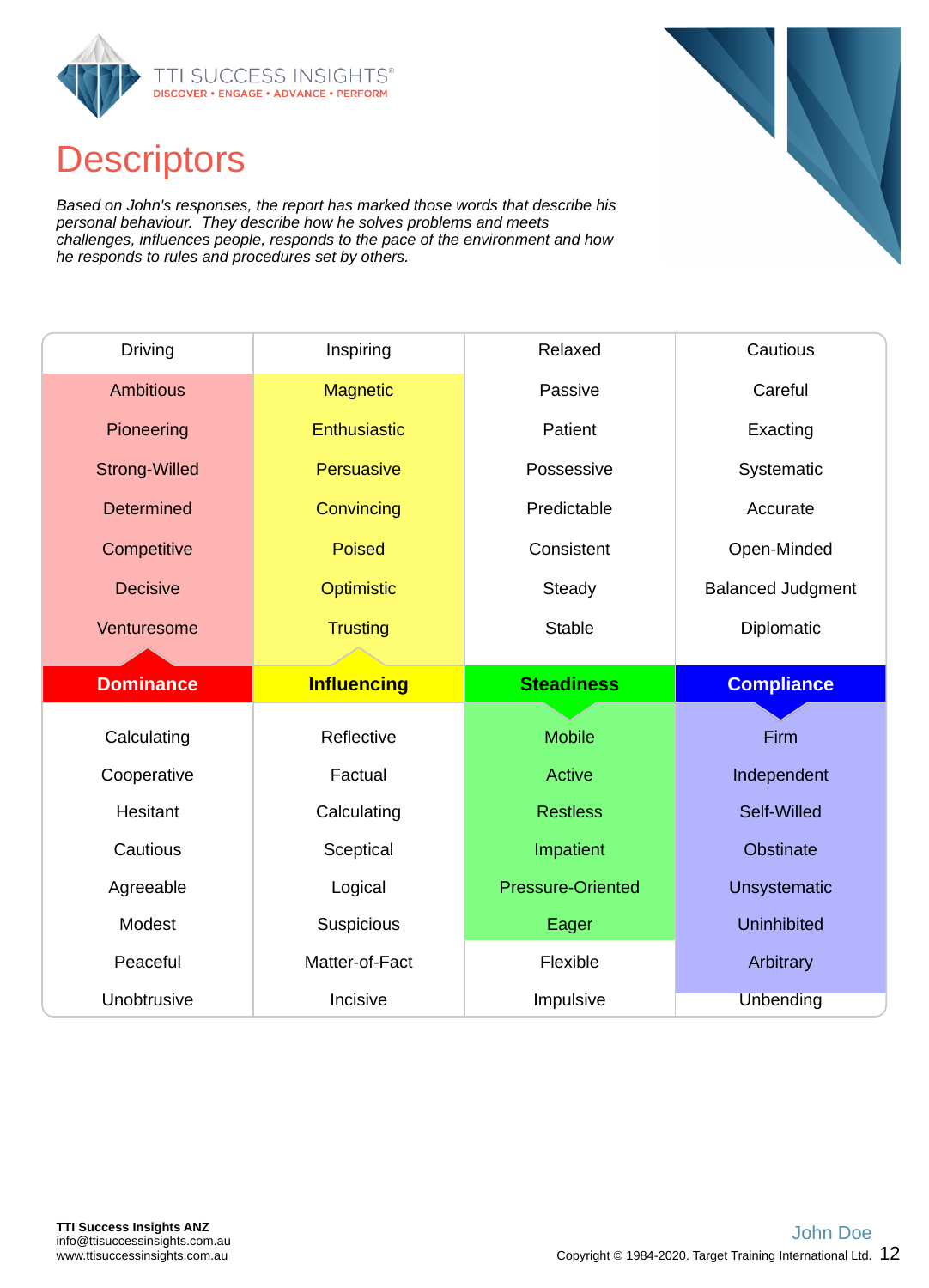<span id="page-12-0"></span>

## Natural and Adapted Style

*John's natural style of dealing with problems, people, pace of events and procedures may not always fit what the environment needs. This section will provide valuable information related to stress and the pressure to adapt to the environment.*

## Problems - Challenges

#### **Natural Adapted**

John tends to deal with problems and challenges in a demanding, driving and self-willed manner. He is individualistic in his approach and actively seeks goals. John will attack problems and likes a position with authority and work that will constantly challenge him to perform up to his ability.

John sees no need to change his approach to solving problems or dealing with challenges in his present environment.

#### People - Contacts

| <b>Natural</b>                                                                                                                                                                                                                                                                                                                     | <b>Adapted</b>                                                                                                                                     |
|------------------------------------------------------------------------------------------------------------------------------------------------------------------------------------------------------------------------------------------------------------------------------------------------------------------------------------|----------------------------------------------------------------------------------------------------------------------------------------------------|
| John's natural style is to use<br>persuasion and emotion to the<br>extreme. He is positive and seeks<br>to win by the virtues of his<br>personality and verbal skills. He<br>will convince you that what he is<br>saying is not only right, but is<br>exactly what is needed. He<br>displays enthusiasm for almost any<br>project. | John projects a positive and<br>enthusiastic attitude toward<br>influencing others. He sees the<br>need to be trusting and wants to be<br>trusted. |

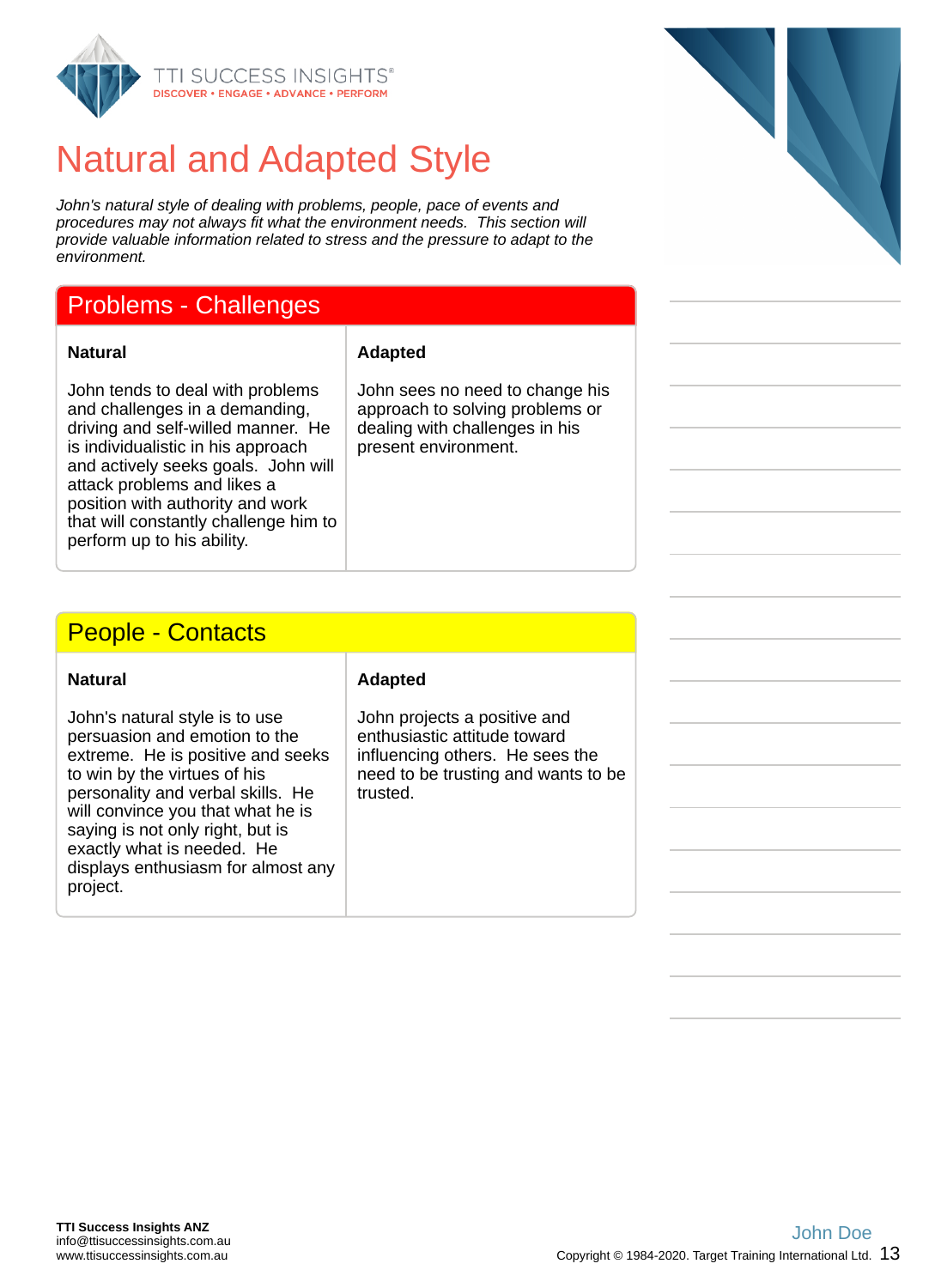

## **Natural and Adapted Style Continued**

### Pace - Consistency

John is comfortable in an environment that is constantly changing. He seeks a wide scope of tasks and duties. Even when the environment is frantic, he can still maintain a sense of equilibrium. He is capable of taking inconsistency to a new height and to initiate change at the drop of the hat.

#### **Natural Adapted**

John sees his natural activity style to be just what the environment needs. What you see is what you get for activity level and consistency. Sometimes he would like the world to slow down.

#### Procedures - Constraints

John does not like constraints, at times he can be somewhat defiant and rebellious. He has a tendency to lack social tact and diplomacy when confronted with too many or unreasonable constraints. He seeks adventure and excitement and wants to be seen as his own person.

#### **Natural Adapted**

John shows little discomfort when comparing his basic (natural) style to his response to the environment (adapted) style. The difference is not significant and John sees little or no need to change his response to the environment.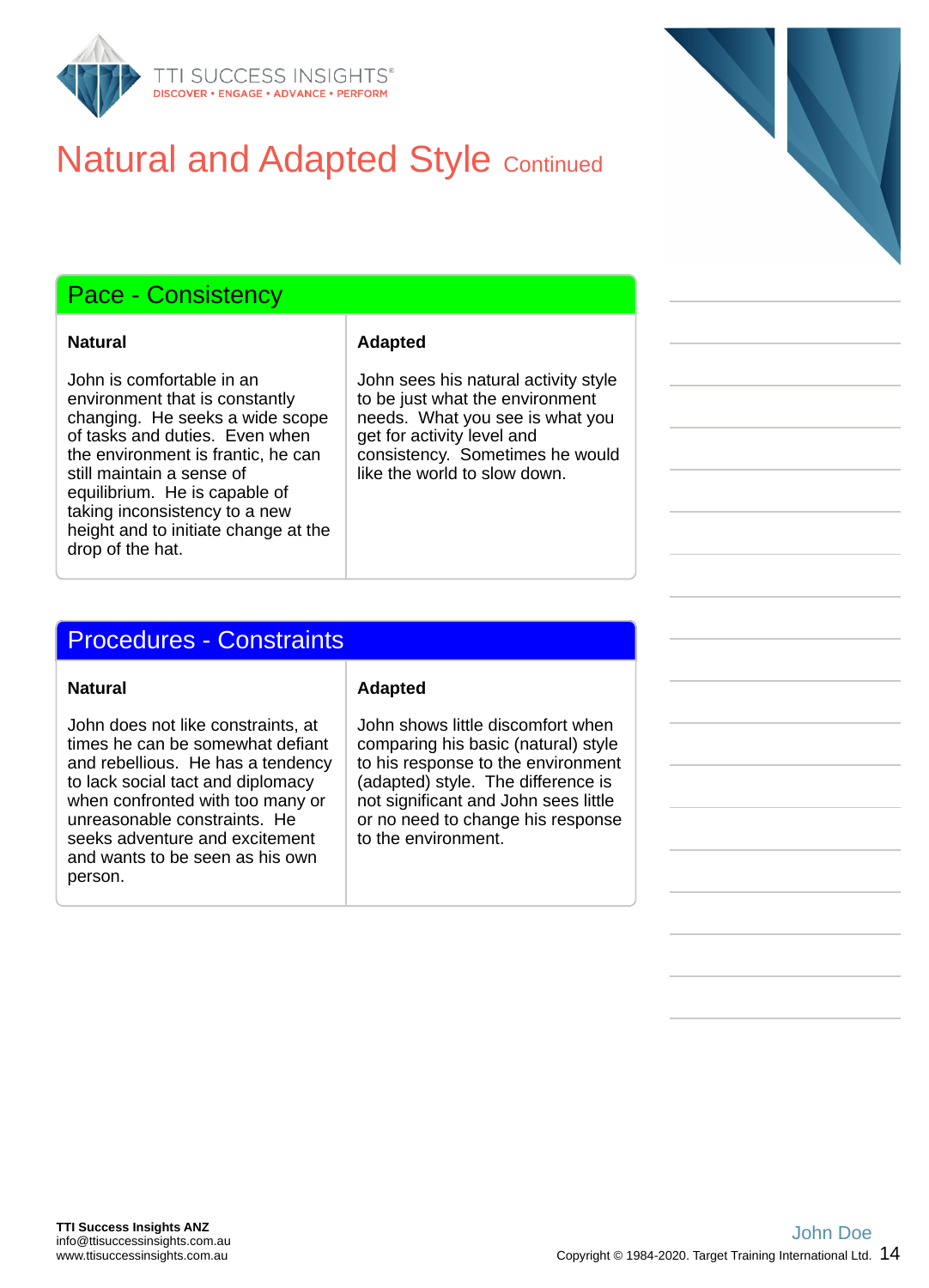<span id="page-14-0"></span>

# Adapted Style

*John sees his present work environment requiring him to exhibit the behaviour listed on this page. If the following statements DO NOT sound job related, explore the reasons why he is adapting this behaviour.*

- Having the ability to see the "big picture" as well as the small pieces of  $\bullet$ the puzzle.
- $\bullet$ Dealing with a wide variety of work activities.
- $\bullet$ Anticipating and solving problems.
- $\bullet$ Skilful use of vocabulary for persuasive situations.
- Responding well to challenges: "You say I cannot do it? Just watch  $\bullet$ me!"
- A good support team to handle paperwork.  $\bullet$
- Ŏ Flaunting independence.
- Quickly responding to crisis and change, with a strong desire for  $\bullet$ immediate results.
- $\bullet$ Dedicated to "going it alone" when necessary.
- Acting without precedent, and able to respond to change in daily work.  $\bullet$
- ŏ Persistence in job completion.
- Willing to take risks when others may be hesitant.  $\bullet$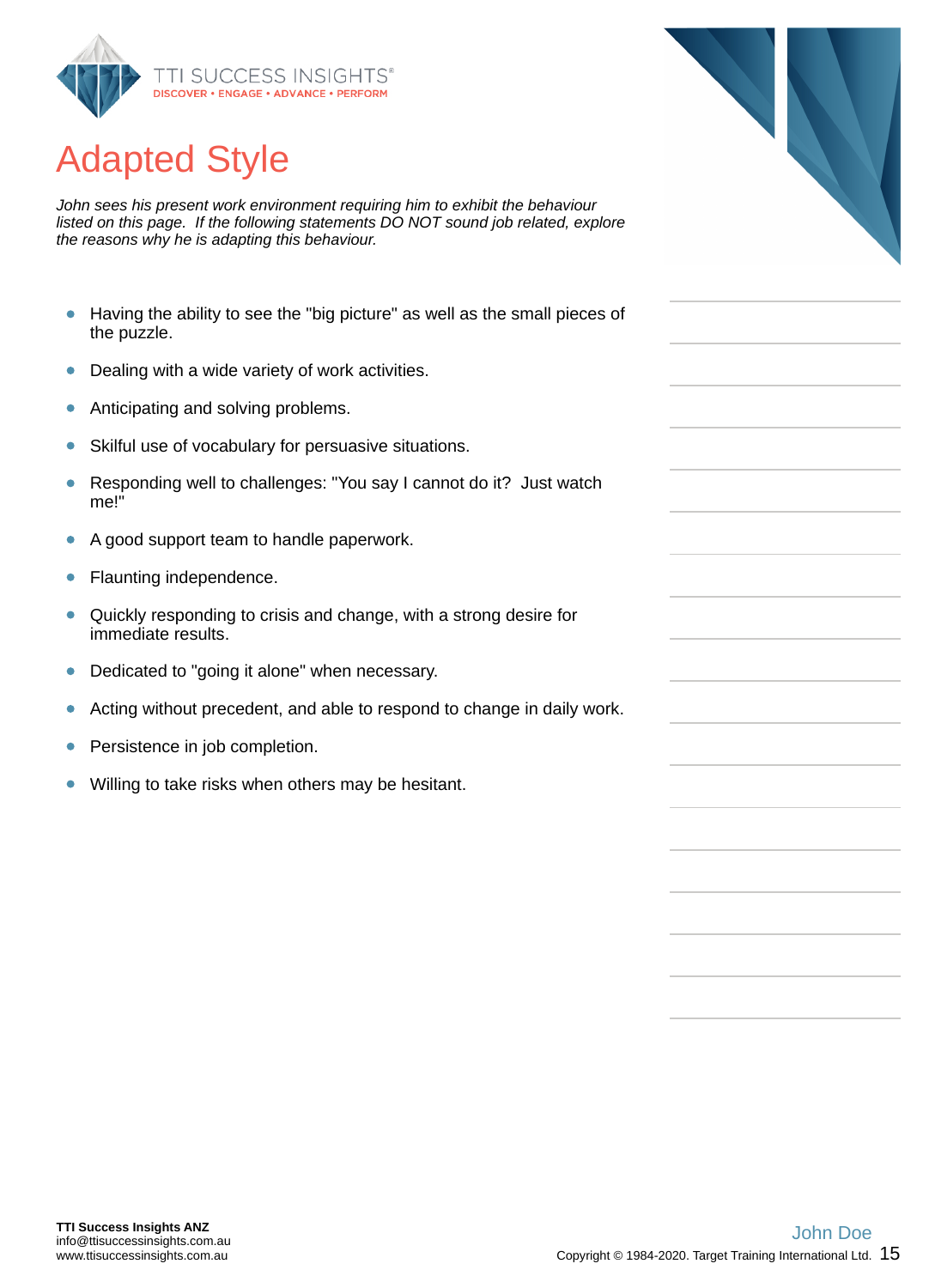<span id="page-15-0"></span>

# Keys to Motivating

*This section of the report was produced by analysing John's wants. People are motivated by the things they want; thus wants that are satisfied no longer motivate. Review each statement produced in this section with John and highlight those that are present "wants."*

#### John wants:

- Excitement.
- New challenges and problems to solve.  $\bullet$
- $\bullet$ To be seen as a leader.
- $\bullet$ A forum to ventilate his emotions.
- $\bullet$ Prestige, position and titles so he can control the destiny of others.
- ŏ Exposure to those who appreciate his results.
- $\bullet$ Independence.
- Power and authority to take the risks to achieve results.  $\bullet$
- The chance to have fun (play hard--work hard).  $\bullet$
- Unusual, new or difficult assignments.  $\bullet$
- Opportunity for rapid advancement.  $\bullet$
- Control of his own destiny.  $\bullet$

info@ttisuccessinsights.com.au www.ttisuccessinsights.com.au



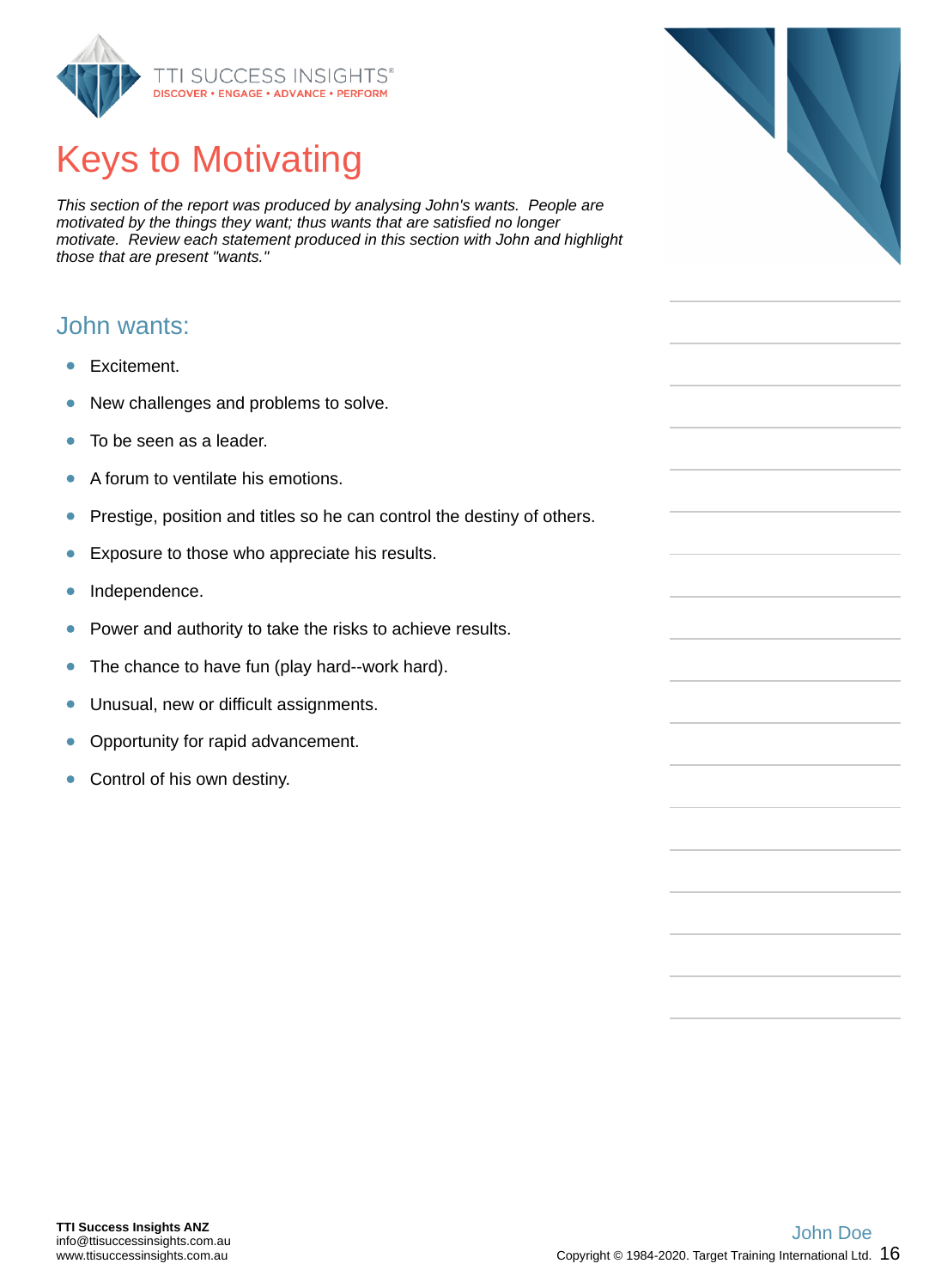<span id="page-16-0"></span>

# Keys to Managing

*In this section are some needs which must be met in order for John to perform at an optimum level. Some needs can be met by himself, while management must provide for others. It is difficult for a person to enter a motivational environment when that person's basic management needs have not been fulfilled. Review the list with John and identify 3 or 4 statements that are most important to him. This allows John to participate in forming his own personal management plan.*

#### John needs:

- A rational approach to decision making--analyse the facts.  $\bullet$
- To be informed of things which affect him.
- A program for pacing work and relaxing.
- To maintain focus on results and not sacrifice productivity just to make  $\bullet$ everyone happy.
- Participatory management.  $\bullet$
- Objectivity when dealing with people because of his high trust level.  $\bullet$
- ò To know results expected and to be evaluated on the results.
- $\bullet$ To mask emotions when appropriate.
- To be confronted when in disagreement, or when he breaks the rules.  $\bullet$
- To understand his role on the team--either a team player or the leader.  $\bullet$
- To negotiate commitment face-to-face.  $\bullet$
- An awareness of the parameters or rules in writing.
- More logical presentations--less emotional.

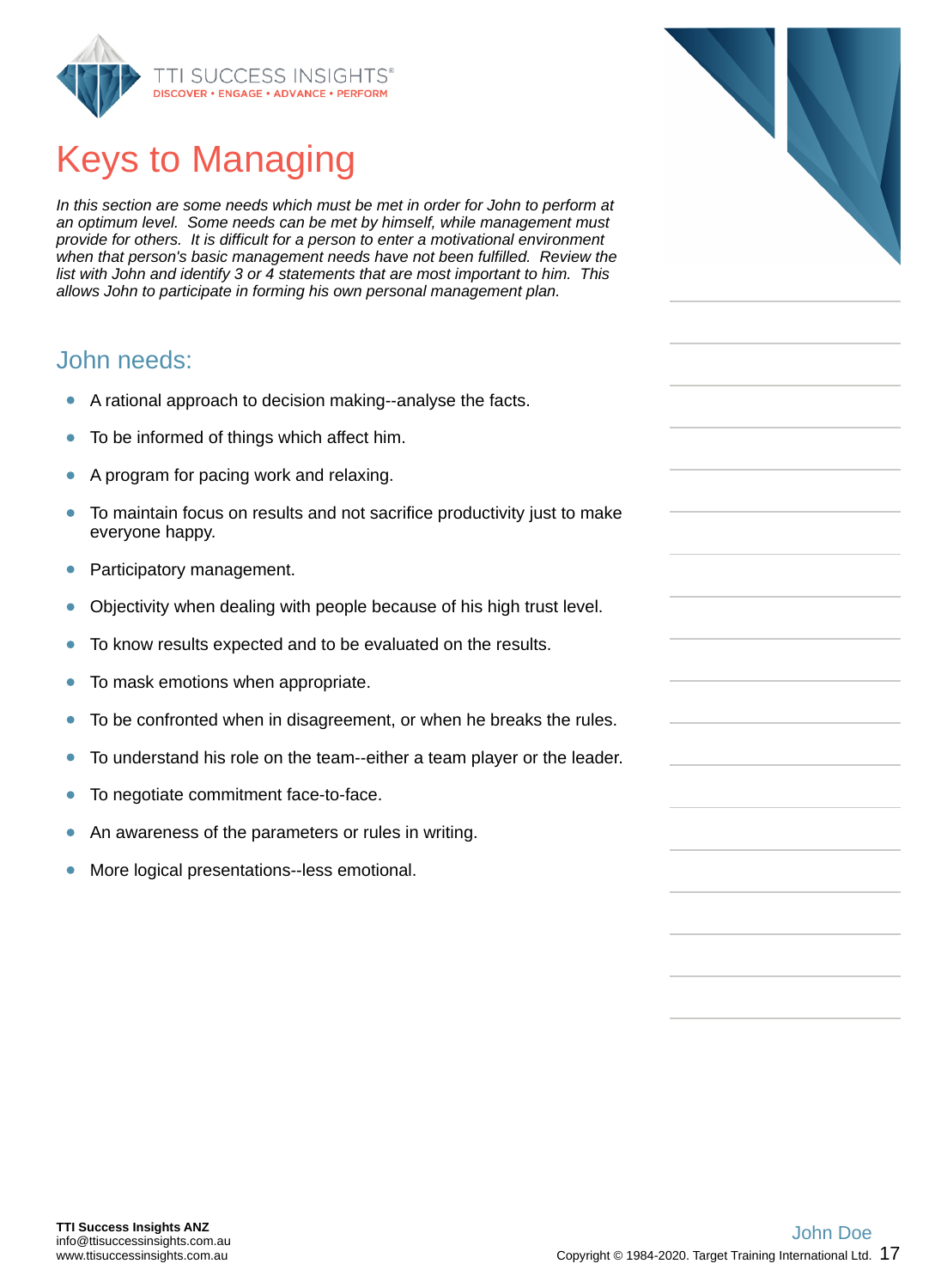<span id="page-17-0"></span>

## Areas for Improvement

*In this area is a listing of possible limitations without regard to a specific job. Review with John and cross out those limitations that do not apply. Highlight 1 to 3 limitations that are hindering his performance and develop an action plan to eliminate or reduce this hindrance.*

#### John has a tendency to:

- Be disruptive because of his innate restlessness and disdain for  $\bullet$ sameness.
- Be impulsive and seek change for change's sake. May change  $\bullet$ priorities daily.
- Have trouble delegating--cannot wait, so does it himself.  $\bullet$
- $\bullet$ Overstep authority and prerogatives--will override others.
- $\bullet$ Dislike routine work or routine people--unless he sees the need to further his goals.
- $\bullet$ Have no concept of the problems that slower-moving people may have with his style.
- Fail to complete what he starts because of adding more and more  $\bullet$ projects.
- Have difficulty finding balance between family and work.  $\bullet$

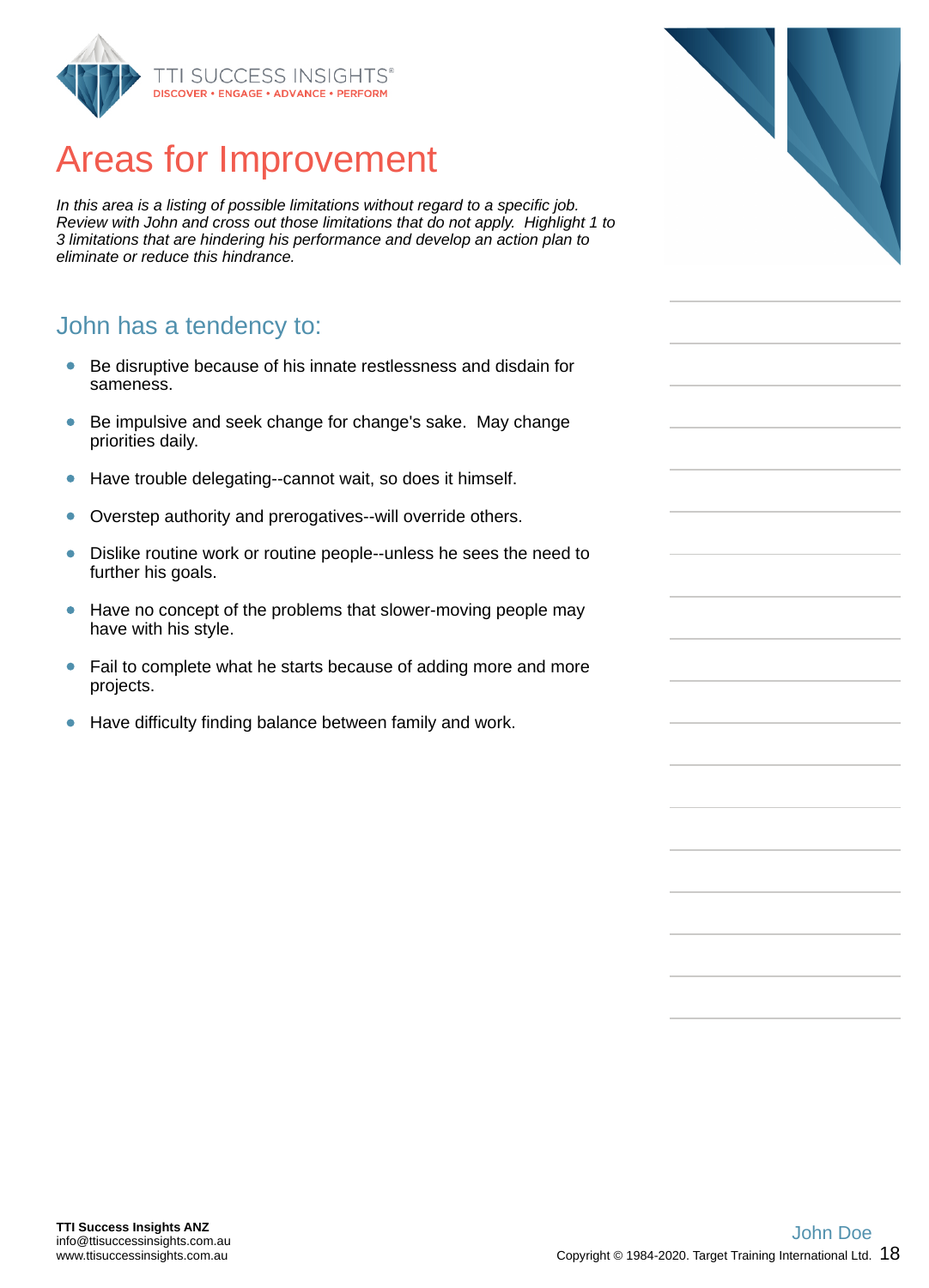<span id="page-18-0"></span>

## Action Plan



The following are examples of areas in which John may want to improve. Circle 1 to 3 areas and develop action plan(s) to bring about the desired results. Look over the report for possible areas that need improvement.

- $\bullet$ Communicating (Listening)
- $\bullet$ Delegating
- Decision Making  $\bullet$
- **Disciplining**  $\bullet$
- Evaluating Performance  $\bullet$
- **Education** ò
- $\bullet$ Time Management
- Career Goals  $\bullet$
- Personal Goals  $\bullet$
- Motivating Others  $\bullet$
- Developing People  $\bullet$
- $\bullet$ Family

| $\mathbf 1$ .    |  |
|------------------|--|
| 2.               |  |
| $\overline{3}$ . |  |
|                  |  |
|                  |  |
| $\mathbf 1$ .    |  |
| 2.               |  |
| $\overline{3}$ . |  |
|                  |  |
|                  |  |
| 1.               |  |

2.

3.

Date to Begin: \_\_\_\_\_\_\_\_\_\_\_\_\_\_\_ Date to Review: \_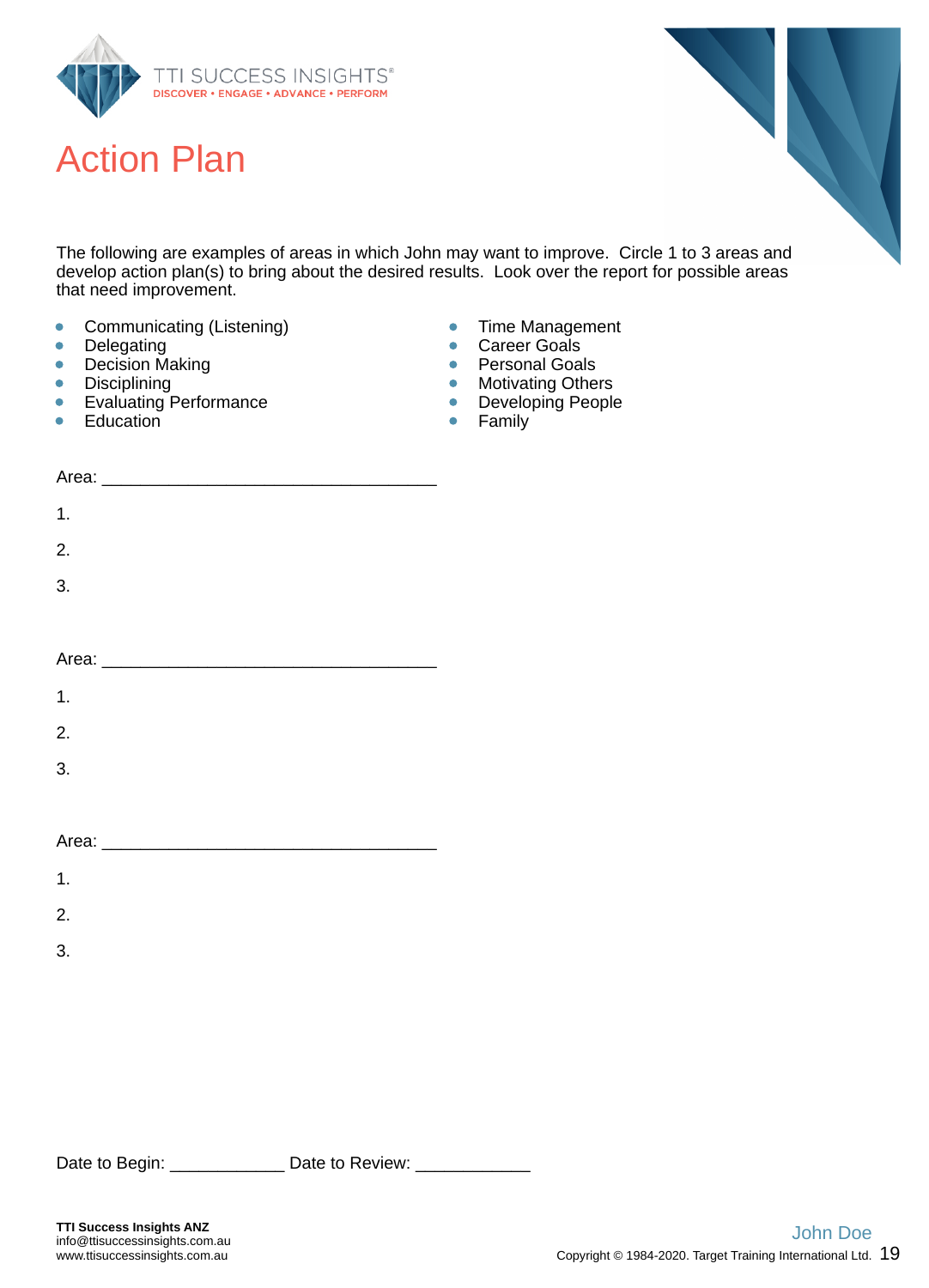<span id="page-19-0"></span>

## Behavioural Hierarchy

*The Behavioural Hierarchy graph will display a ranking of your natural behavioural style within a total of twelve (12) areas commonly encountered in the workplace. It will help you understand in which of these areas you will naturally be most effective.*



\* 68% of the population falls within the shaded area.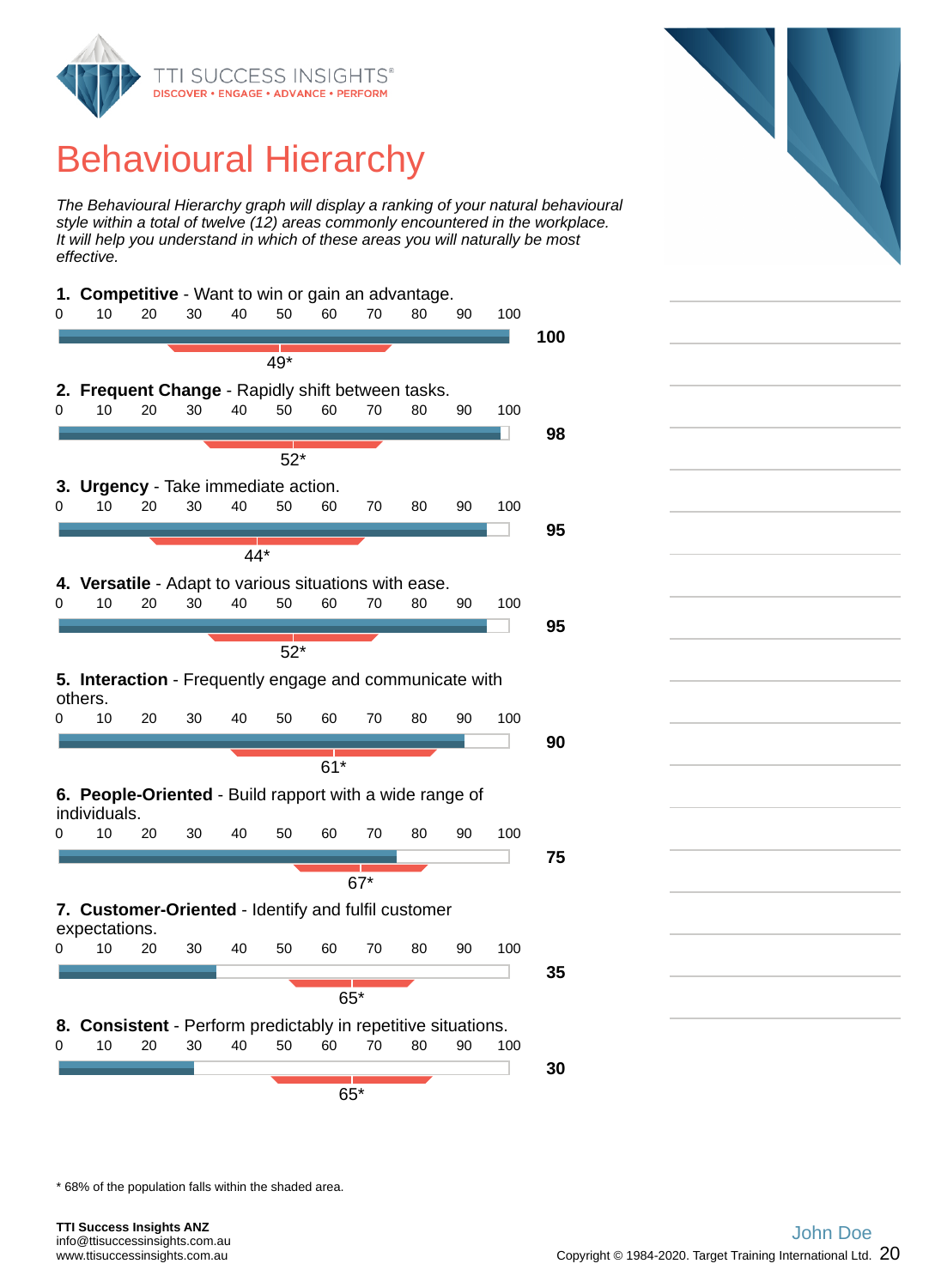

## Behavioural Hierarchy

|       | <b>9. Following Policy</b> - Adhere to rules, regulations, or existing<br>methods. |    |    |    |       |    |     |    |    |     |    |
|-------|------------------------------------------------------------------------------------|----|----|----|-------|----|-----|----|----|-----|----|
| 0     | 10                                                                                 | 20 | 30 | 40 | 50    | 60 | 70  | 80 | 90 | 100 |    |
|       |                                                                                    |    |    |    |       |    |     |    |    |     | 22 |
|       |                                                                                    |    |    |    |       |    | 69* |    |    |     |    |
|       | <b>10. Analysis - Compile, confirm and organise information.</b>                   |    |    |    |       |    |     |    |    |     |    |
| 0     | 10                                                                                 | 20 | 30 | 40 | 50    | 60 | 70  | 80 | 90 | 100 |    |
|       |                                                                                    |    |    |    |       |    |     |    |    |     | 20 |
| $55*$ |                                                                                    |    |    |    |       |    |     |    |    |     |    |
|       | 11. Persistence - Finish tasks despite challenges or resistance.                   |    |    |    |       |    |     |    |    |     |    |
| 0     | 10                                                                                 | 20 | 30 | 40 | 50    | 60 | 70  | 80 | 90 | 100 |    |
|       |                                                                                    |    |    |    |       |    |     |    |    |     | 20 |
|       |                                                                                    |    |    |    |       |    |     |    |    |     |    |
|       | $63*$                                                                              |    |    |    |       |    |     |    |    |     |    |
|       | 12. Organised Workplace - Establish and maintain specific                          |    |    |    |       |    |     |    |    |     |    |
|       | order in daily activities.                                                         |    |    |    |       |    |     |    |    |     |    |
| 0     | 10                                                                                 | 20 | 30 | 40 | 50    | 60 | 70  | 80 | 90 | 100 |    |
|       |                                                                                    |    |    |    |       |    |     |    |    |     | 10 |
|       |                                                                                    |    |    |    | $52*$ |    |     |    |    |     |    |

\* 68% of the population falls within the shaded area. SIA: 94-78-07-04 (11) SIN: 94-94-14-07 (02)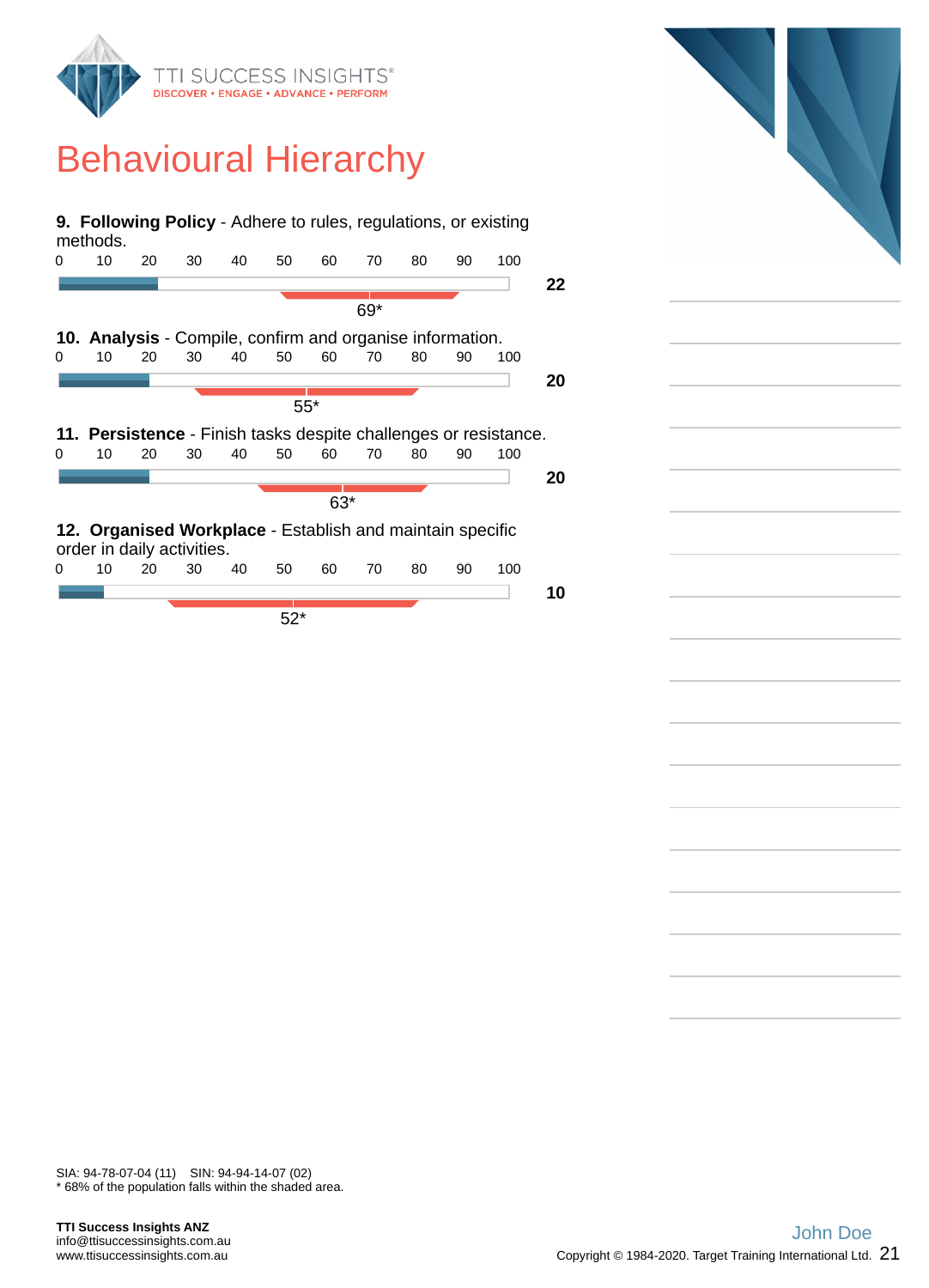<span id="page-21-0"></span>

## Style Insights<sup>®</sup> Graphs 9/3/2017





**Graph I**



**Graph II**



T: 5:39

**TTI Success Insights ANZ** info@ttisuccessinsights.com.au www.ttisuccessinsights.com.au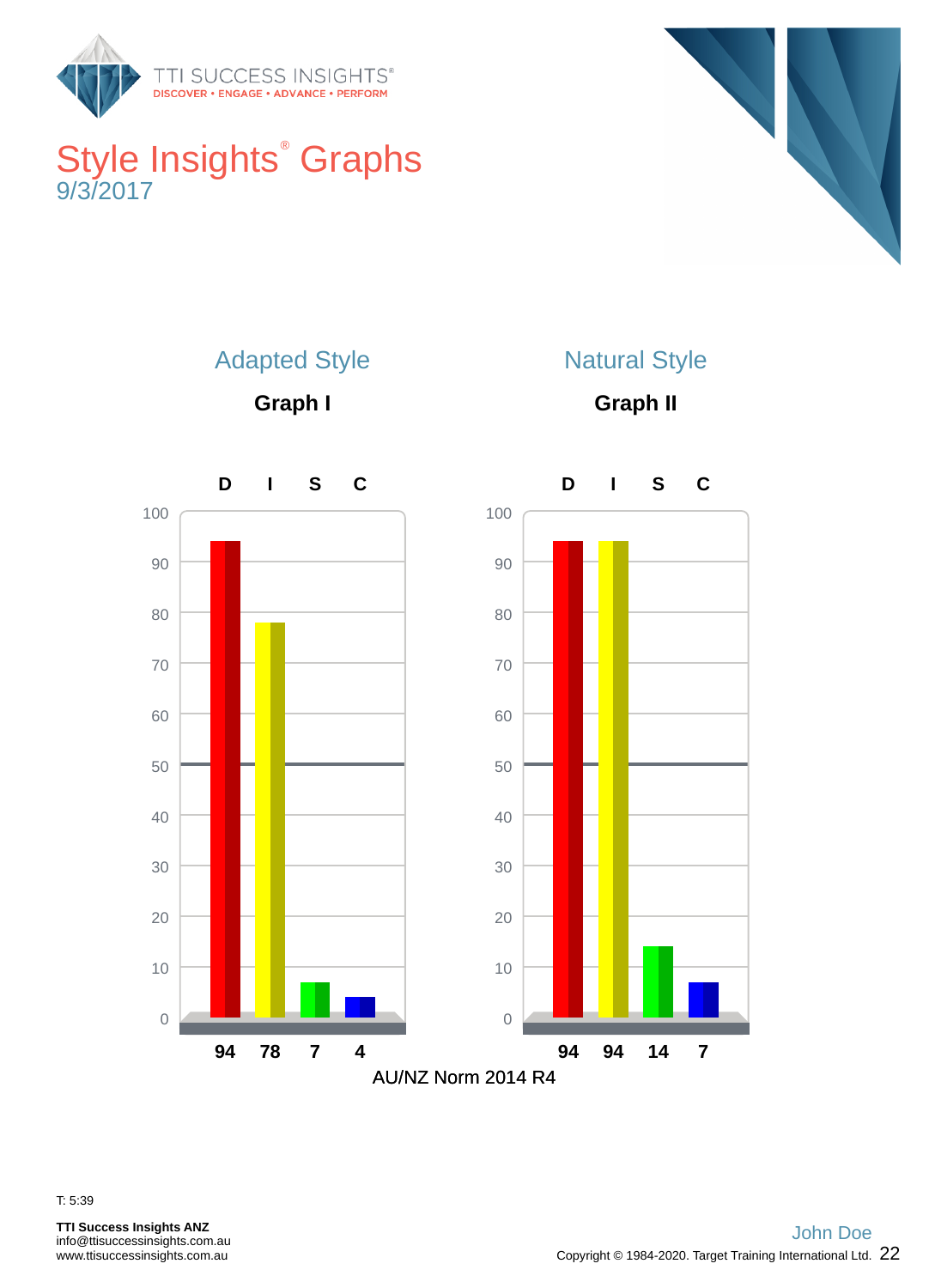<span id="page-22-0"></span>



# The Success Insights<sup>®</sup> Wheel

The Success Insights® Wheel is a powerful tool popularised in Europe. In addition to the text you have received about your behavioural style, the Wheel adds a visual representation that allows you to:

- View your natural behavioural style (circle).
- View your adapted behavioural style (star).
- Note the degree you are adapting your behaviour.  $\bullet$

Notice on the next page that your Natural style (circle) and your Adapted style (star) are plotted on the Wheel. If they are plotted in different boxes, then you are adapting your behaviour. The further the two plotting points are from each other, the more you are adapting your behaviour.

If you are part of a group or team who also took the behavioural assessment, it would be advantageous to get together, using each person's Wheel, and make a master Wheel that contains each person's Natural and Adapted style. This allows you to quickly see where conflict can occur. You will also be able to identify where communication, understanding and appreciation can be increased.